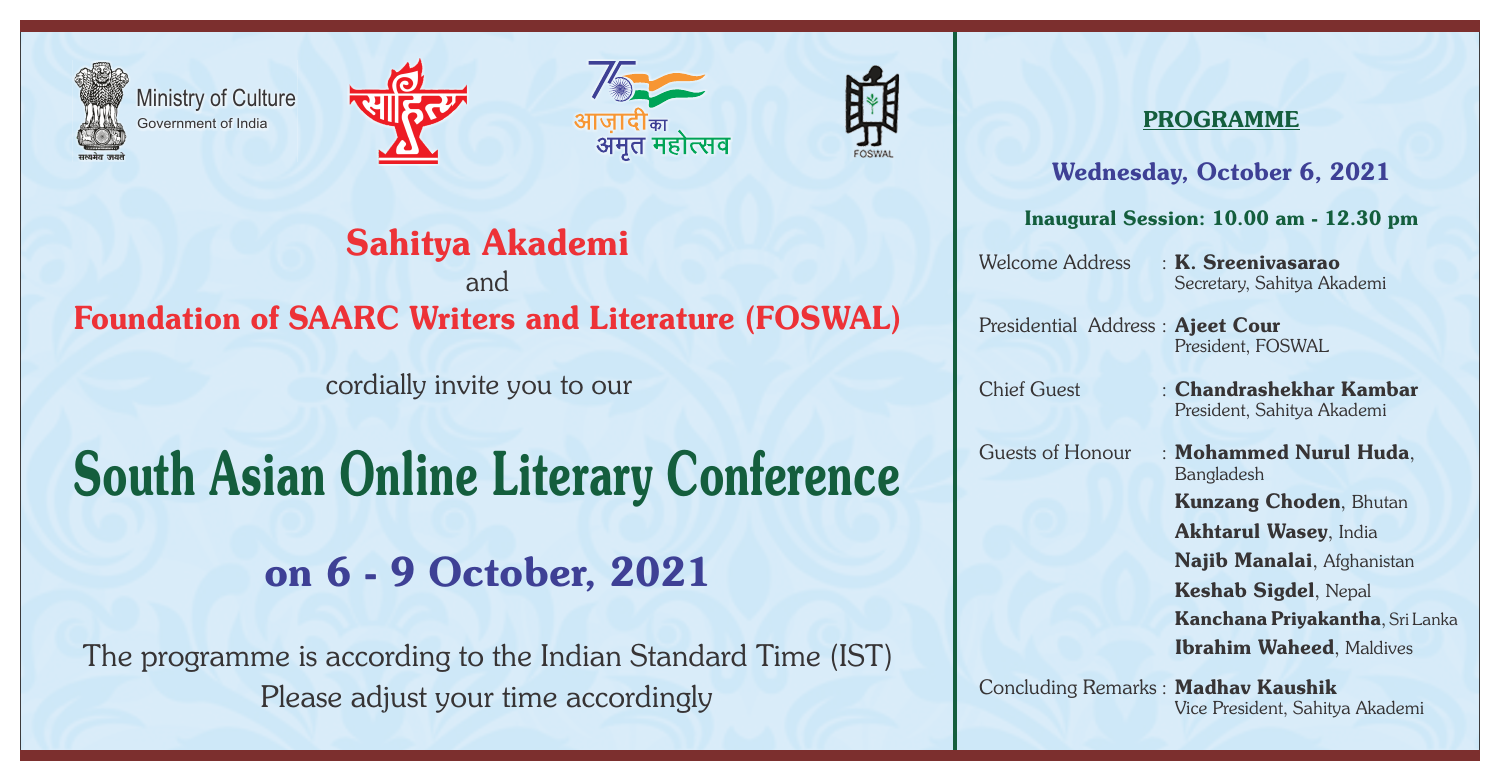Poetry Readings Chair : Abhi Subedi (Nepal) Readings First Session: 12.45 pm - 2.00 pm

Chador Wangmo (Bhutan), Balbir Madhopuri (India), Ranjana Niraula (Nepal) Arun Kamal (India), Aishath Husain Manik (Maldives), Shamsulhaq Hairan (Afghanistan)

Nisansala Dharmasena Bertholameuze

Kamrul Hassan (Bangladesh), Sarita Bhattarai (Nepal), Abhi Subedi (Nepal) (Sri Lanka), Hamid Stanikzai (Afghanistan)

Second Session: 2.10 pm - 2.45 pm

Panel Discussion: "Unfinished Autobiography by Sheikh Mujibur Rahman: Re-visiting History"

Panelists from Bangladesh

Mofidul Hoque, Fakrul Alam Fiction Kamal Chowdhary Third Session: 3.00 pm –3.35 pm

### Chair : Kamala Wijeratne (Sri Lanka)

Speakers : Najibullah Azad (Afghanistan) Kamala Wijeratne (Sri Lanka) Illya Bhattarai (Nepal)

## Fourth Session: 3.45 pm –4.15 pm

#### Paper Presentation

Chair : Shafi Shauq

Subhro Bandopadhyay (India) Papers : Mahinda Dalupotha (Sri Lanka) *My Life and Writing Journey My Times My Writings* Shafi Shauq (India) *My Way of Writing Poetry and Short Fiction*

Thursday, October 7, 2021

Fifth Session: 10.00 am – 11.15 am

Poetry Readings Chair : Md. Nurul Huda (Bangladesh)

#### Readings Bimal Guha (Bangladesh), Pushpa Raj Acharya (Nepal), Jiwan Namdung (India), Geeta Tripathi (Nepal), Nandini Sidha Reddy (India) Arman Atal (Afghanistan), Sushri Sangita Mishra (India), Sravani Biswas (India), Sofiul Azam (Bangladesh), Govinda Giri Prerna (Nepal), Md. Nurul Huda (Bangladesh)

#### Sixth Session: 11.30 am–12.15 pm

#### Fiction

Chair : Mamang Dai (India) Speakers : Rezwanullah Obrang (Afghanistan) Mamang Dai (India) Rangnath Pathare (India) Sharkar Abdul Mannan (Bangladesh)

#### Seventh Session: 12.25 pm–1.00 pm

#### Paper Presentation

Papers : Januka Edirimanna Mohotti (Sri Lanka) *Will Talk about his book My Times My Writings* Chair : Renuka Singh (India) Dasho Dorji Dradhul (Bhutan) *Will read from her favourite book* Renuka Singh (India)

#### Eighth Session: 1.10 pm–2.00 pm

#### Interviews and Conversations

**Participants** 

Maryam Thasannum Waheed *in conversation with*  Ibrahim Waheed (Maldives) Kanchana Priyakantha *in conversation with*  Sunil Wijesiriwardhena (Sri Lanka) Karma Cheki *in conversation with* Rinzin Rinzin (Bhutan)

Ninth Session: 2.10 pm–3.25 pm

#### Poetry Readings Readings Chair : Hampa Nagarajaiah (India) Asad Mannan (Bangladesh), A.J. Thomas (India)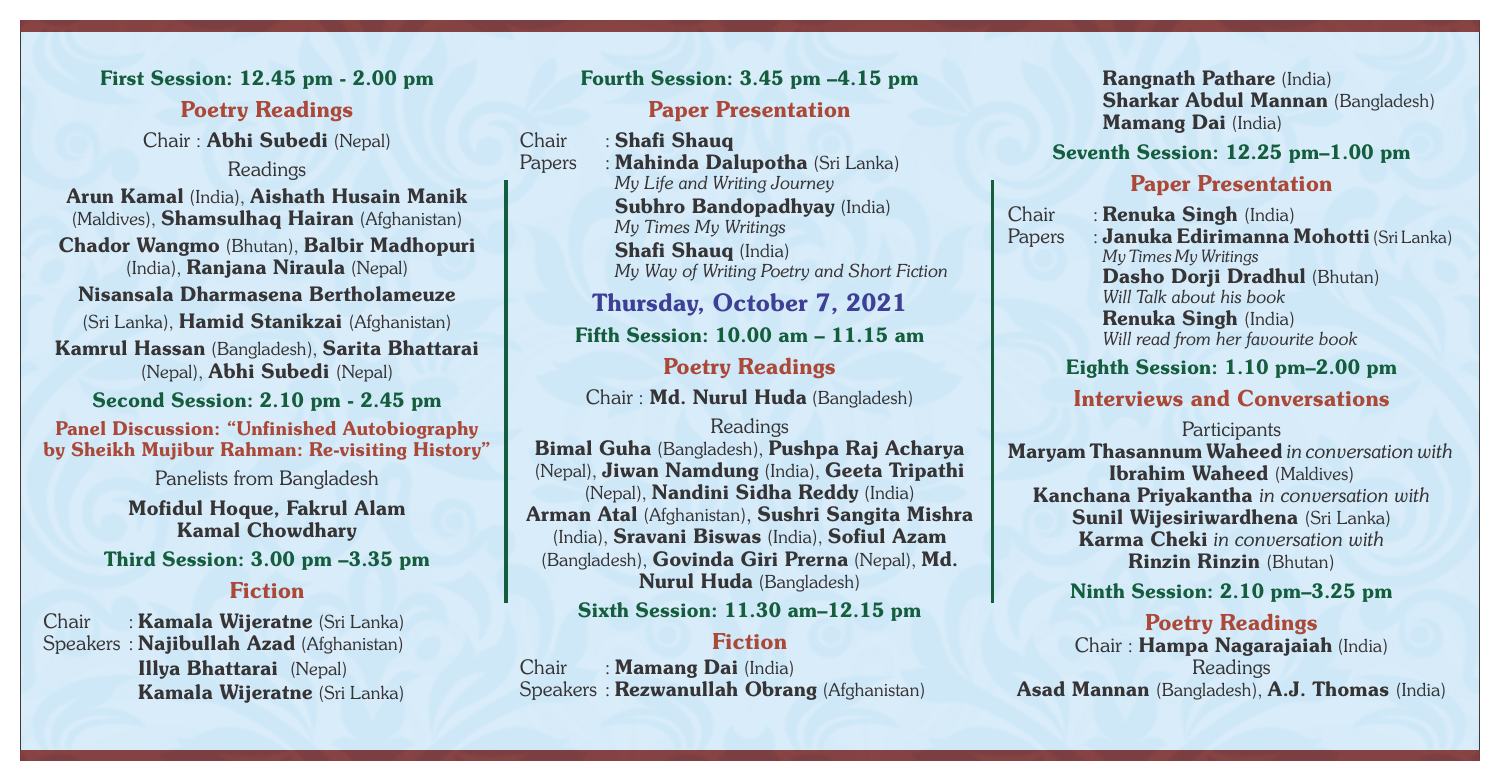Thinley Tobgay (Bhutan), Ibrahim Waheed Friday, October 8, 2021 (Maldives), Ram Dayal Rakesh (Nepal), Abhiraja Rajendra Mishra (India), Leeladhar Mandloi (India), Dastgir Farhood (Afghanistan), Jyoti Jungle (Nepal), Bipasha Binte Haque (Bangladesh), Hampa Nagarajaiah (India) Tenth Session: 3.35 pm–4.15 pm

#### Fiction

Chair : Selina Hossain (Bangladesh) Readings: Ghulam Hazrat Nabipour (Afghanistan) Jharna Rahman (Bangladesh) Varsha Adalja (India) Selina Hossain (Bangladesh)

Eleventh Session: 4.25 pm–5.00 pm

#### Paper Presentation

Papers : Chiranjiv Singh (India) Alok Bhalla (India) *Will talk about Kunwar Narain and will recite his poems* Syeda S. Hameed (India) Chair : **Alok Bhalla** (India) *Humanism: Culture, Emotions and Literature*

#### Twelth Session: 5.10 pm–5.40 pm

#### Interviews and Conversations

**Participants** Vanlallawmkimi *in conversation with* Fayeza Hasanat *in conversation with* Manzoorul Islam (Bangladesh) Kunzang Choden (Bhutan)

Thirteenth Session: 10.00 am – 11.10 am

#### Poetry Readings

Kaiser Hag (Bangladesh) Chair : Kaiser Haq (Bangladesh) Readings Bhisma Upreti (Nepal), Deo Prasad Choudhary (India), Anisul Hoque (Bangladesh), A. Krishna Rao (India), Nimesh Nikhil (Nepal), Obayed Akash (Bangladesh), Beena Theeng (Nepal) Sukhwinder Amrit (India), Harish Chand Adhikari (Nepal), Damodar Pudasainee (Nepal)

#### Fourteenth Session: 11.20 pm–12.00 noon

#### Fiction

Readings : Sanjeeda Hossain (Bangladesh) Zarghona Sayqin (Afghanistan) Yeshe Dorjee Thongchi (India) Naiib Manalai (Afghanistan) Chair : Naiib Manalai (Afghanistan)

Fifteenth Session: 12.10 pm–12.40 pm

#### Paper Presentation

*Contemporary Sindhi Kavita* Chair : Suresh Goel (India) Papers : Ramii Timalsina (Nepal) Nepali Transnational Life and Literature in South Asia Mohan Himthani (India) Suresh Goel (India) *Pluralism*

Interviews and Conversations Sixteenth Session: 12.50 pm–1.50 pm

Sneh Sayami *in conversation with* **Participants** Mojibrahman Faqiri *in conversation with* Md. Nurul Huda (Bangladesh) Gulagha Ahmadi (Afghanistan) Ashraf Jewel *in conversation with* Bhisma Uprety (Nepal)

#### Seventeenth Session: 2.00 pm–3.15 pm

#### Poetry Readings

Chair : Rinzin Rinzin (Bhutan) Najibullah Azad (Afghanistan), Rubana Huq (Bangladesh), Shefalika Verma (India), M.P. Thameera Manju (Sri Lanka), Vanita (India) Gulagha Ahmadi (Afghanistan), Shyamsunder Sikder (Bangladesh), Lakshmi Kannan (India) Manju Kanchuli (Nepal), Ibrahim Waheed (Maldives), Rinzin Rinzin (Bhutan) Readings

Eighteenth Session: 3.25 pm – 4.00 pm

#### Fiction

Readings: **Anwar Wafa** (Afghanistan) Chair : Ramendu Majumdar (Bangladesh) Vaasanthi (India) Ramendu Majumdar (Bangladesh) Rahad Abir (Bangladesh)